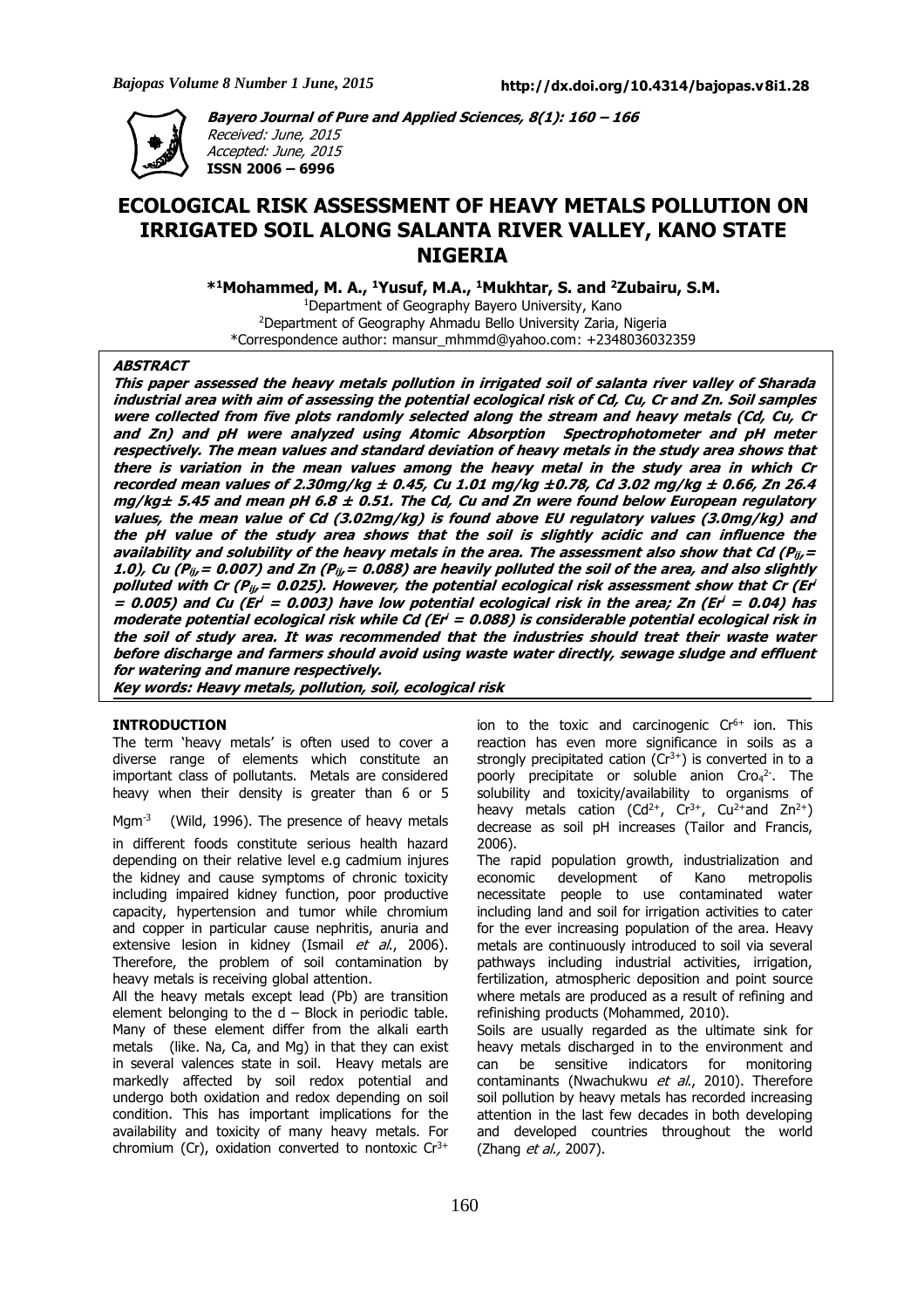With the development of ecological survey, a great deal of data related to heavy metals concentration have being measured which can be used to assess the quality of ecological environment (Hakanson, 1980).

Several studies on the extent of heavy metals pollution on soil have been conducted (Yusuf et al., 2003; Ogbonna, 2006; Nwango et al., 2008; Olayiwola, 2011; Mohammed, 2010). However all these studies are limited in scope as they did not involve the potential ecological risk assessment of the pollutant in the area.

Generally, the monitoring and assessment of heavy metal concentrations in irrigated soils are required to evaluate the potential ecological risk of irrigated soils contaminated due to toxic heavy metals (Hang et al., 2009). Heavy metals are known to accumulate in living organisms. There is a tendency of plants to take up heavy metals that may subsequently transfer into the food chain. Use of polluted soil or water for crop cultivation mainly results in decrease of overall productivity and contaminates food grains and vegetables, which adversely affect human health too (Masironi et al., 1977).

Previous research conducted on concentrations of toxic metals in irrigated soil such as: Bada et al.,(2001); Dosumu (2003); Sorana, (2008); Abdulsalam (2009); Abechi et al., (2010); Nwachukwu et al, (2010); and Abidemi (2013). However, such studies are very few in Kano metropolis, with little information on toxic heavy metal contamination of irrigated soil and potential ecological risk assessment. The objectives of this study, are primarily to assess the concentration of Cr, Cd, Ni and Cu, assess the level of pollution by the individual heavy metals and evaluate the ecological risk of Cr, cd, Ni and Cu in the study area.

### **MATERIALS AND METHODS Study area**

The research was conducted in the irrigated soil along the banks of the streams of Salanta where the stream water were mostly from contaminated industrial effluents, waste water and sewage sludge from Sharada industrial areas, Latitude  $11^{\circ}$  57`N and 11 $\degree$  56`N and Longitude 8 $\degree$ 33`E and 8 $\degree$ 36`E (figure 1) where the most common vegetables are grown such as onion, carrot, cabbage, lettuce and spinach (Field survey, 2014).



#### **Figure 1: study area**

The area fall within the basement complex and is about 500m above mean sea level with little granite, few laterite outcrops and relatively plain (Olofin, 1987). The hydrology and drainage are influenced by rock structure, climate and human activities. The soil is well drained and is often fine sandy texture, sandy loam, very permeable and good for both rainfed and irrigation practice, hydromorphic soils also found in flooded area and have high content of clay.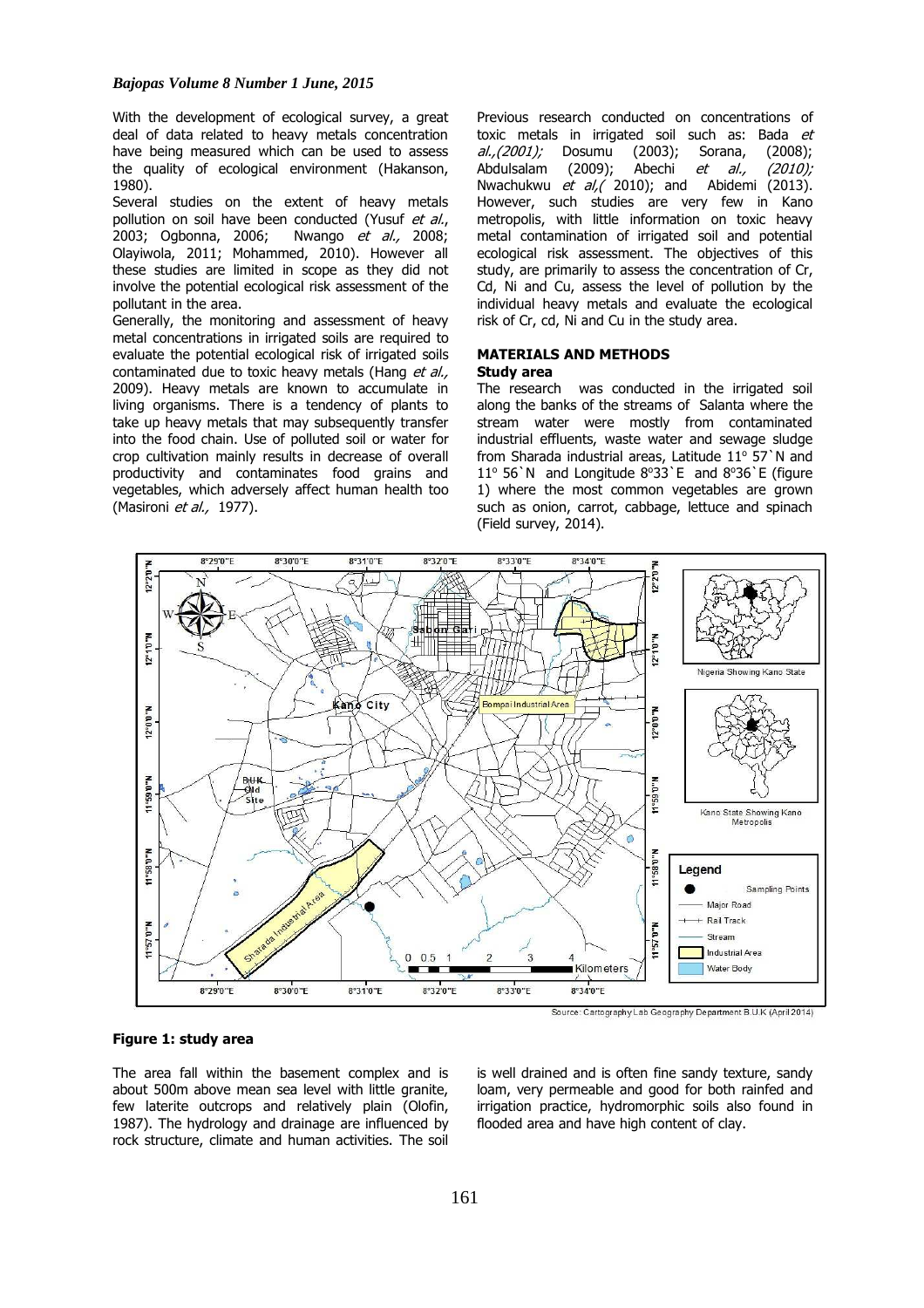#### **Materials**

The materials used include global positioning system (GPS) for recording the coordinate; soil auger and spade used for taking the soil samples, pH meter was used in determine the pH value of the soil, Kjiedahl digestion set and Atomic absorption spectrophotometer to analyses the concentration of heavy metals under investigation.

## **Collection of Samples**

Five irrigated plots along the stream of Salanta river valley were selected randomly for sampling the soil. Composite sampling method was used based on the assumption that each of the plot selected are homogeneous in term of soil type and factors influencing the accumulation of heavy metals. Soil auger was used to for sampling the soil from the depth of  $0 - 20$ cm thereby several soil samples were collected from different point in the same plot and then mixed vigorously and sub-sample (composite sample) of about half kilogram was taken and placed in polythene bags, labelled appropriately, and taken to laboratory, air dried, sift through 2mm sieve and then waiting for further analysis.

#### **Sample Preparation**

The soil was digested through wet digestion method as recommended by Anderson (1974). Five gramme (5g) of air dried, grounded and sieved soil was weighted in a clean 300ml calibrated digested tube and 5ml of concentrated sulpheric acid  $(H<sub>2</sub>SO<sub>4</sub>)$  was added in the fume hood and swirled carefully and the tubes were placed in the tubes rack and then placed in the block-digester. Gradually, the temperature setting was increased from  $60^{\circ}$ C to 145 $°C$  for 1 hour. Five millilitre (5ml) tri-acid mixtures  $(HNO<sub>3</sub>-H<sub>2</sub>SO<sub>4</sub>-HClO<sub>4</sub>)$  was added and then heated to 240 $\degree$ C for further 1 hour and kept overnight to avoid excessive foaming. The tubes rack was removed out of the block-digester and carefully placed on a rack holder and allowed to cool at room temperature and then filtered through whatman No. 42 filter papers

and stored in pre – cleaned polythene bottles for further analysis and the digestion was done in triplicate and blank sample was also prepared.

#### **Instrumentation**

Atomic Absorption Spectrophotometer (210 VGP, American model) was used, the instrument was set up at a wavelength for each analyte. The flame was switched on and allowed to stabilize for about 10 minutes. Adjustment were made to achieve the most sensitive line for the metals that was analyzed. The digested sample was filtered and then aspirated, the results are dispensed on the read out unit of Atomic Absorption Spectrophotometer.

# **POLLUTION ASSESSMENT CRITERIA a). Pollution index (Pi) per metal**

The single pollution index evaluation method is used to evaluate the level of selected heavy metals in the study area to obtain the real qualitative information of key pollutant element which is one of the most current methods used in evaluation of degree of heavy metals pollutant in soils (Hong-gui et a./, 2012).

$$
P_{ij} = \frac{C_{ij}}{S_{ij}}
$$

Where:-

 $P_{ij}$  = pollution index of heavy metal j in the  $j - th$ functional area of soil.

 $C_{ij}$  = is the measured contaminant value of heavy metal j in the j –th functional area.

 $S_{ii}$  = is the background contaminant value of heavy metal j.(Constant values)

The **Sij** values for heavy metals under investigation (As, Cd, Cr, Cu, Hg, Ni, Pb, and Zn) were based on the European Union values specified in the European Union Standards for Soil Quality (Chen, 1998). According to the value of P**ij,** we can determine the kind of pollutant and the most serious pollutant in the study areas.

| Table 1: Evaluation grading standards of the single-factor index method |                  |                             |                             |                     |  |
|-------------------------------------------------------------------------|------------------|-----------------------------|-----------------------------|---------------------|--|
| $Sub - index$                                                           | $P_{ii}$ < 0.001 | $0.001 \leq P_{ii} < 0.002$ | $0.002 \leq P_{ii} < 0.003$ | $0.003 \leq P_{ii}$ |  |
| <b>Quality grade</b>                                                    | Clean            | Potential pollution         | Slightly polluted           | Heavily polluted    |  |
| Adopted from Cheng et al., 2007                                         |                  |                             |                             |                     |  |

## **b). Contamination factor**

A contamination factor  $\quad \ \ \, C_f^i \,$  ) to describe the contamination of a given toxic heavy metals in a soil, lake or a sub basin as suggested by Hakanson (1980) as:-

$$
C_f^i = \frac{C_{0-1}^i}{C_n^i}
$$

Where:-

 $C_f^i$  is the contamination factor

 $C_{0-1}^i$  is the mean content of the metals **i** 

 $C_n^i$  is the pre-industrial reference level for the metal (Constant values, table 3).

#### **Table 2: Contamination grading standard**

| $Sub - index$                     | C <sub>0.001</sub>             | $0.001 \leq C \leq 0.003$        | 0.003 $\leq$ <i>C</i> $\lt$ 0.006       | $C \ge 0.006$                        |
|-----------------------------------|--------------------------------|----------------------------------|-----------------------------------------|--------------------------------------|
| Contamination<br>grading standard | Low<br>contamination<br>factor | Moderate<br>contamination factor | Considerable<br>contamination<br>factor | very high<br>contamination<br>factor |

Source Adopted from Hakason (1980)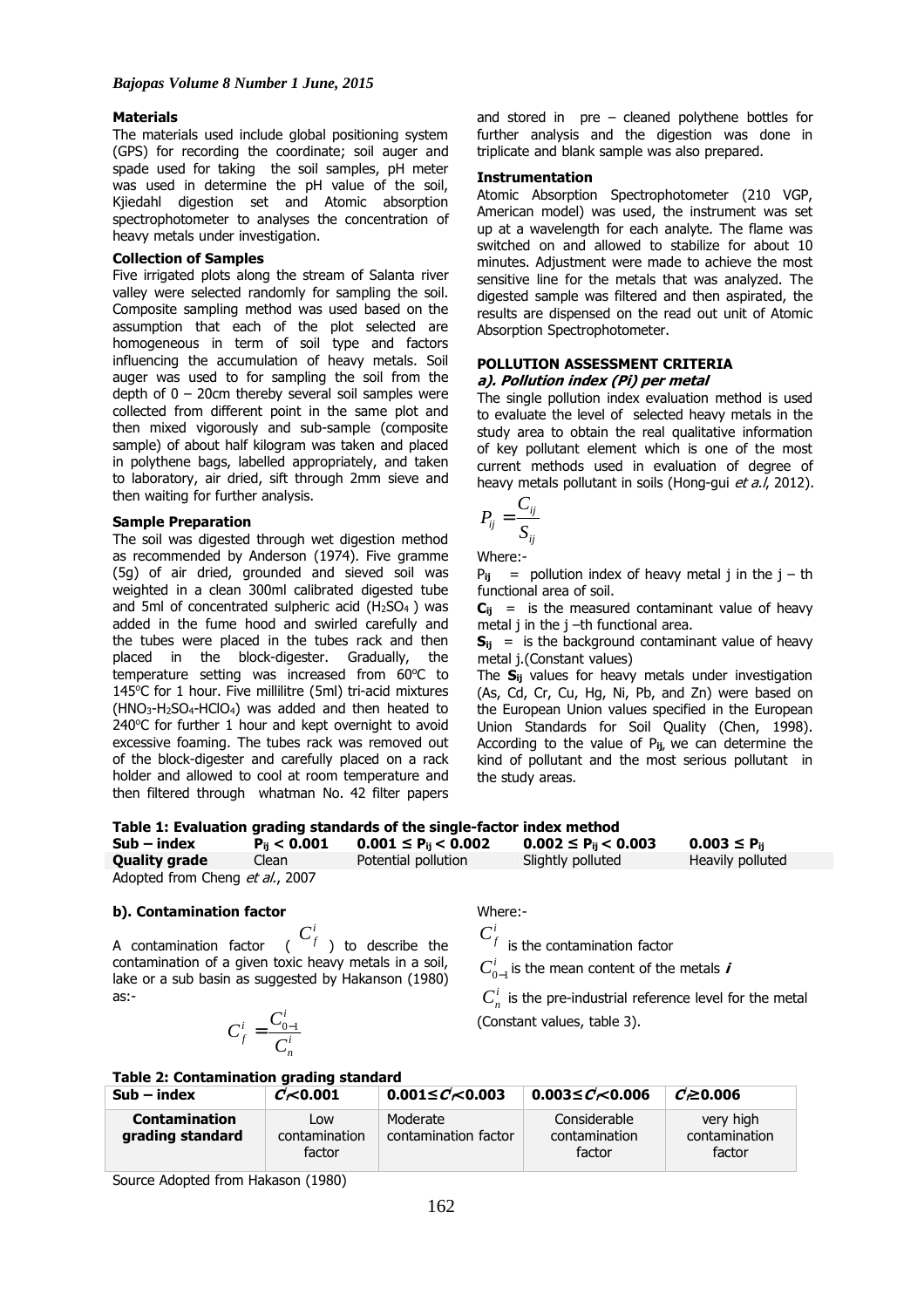# *Bajopas Volume 8 Number 1 June, 2015*

## **Threshold values of some heavy metals**

The reference values used to assess the degree of pollution and potential ecological risk obtained either from the pre-industrial reference level, the average crust level, the background level, baseline, national criteria, threshold pollution value, and Sediment Quality Guidelines. However, this work adopted European Union threshold values.

# **Table 3: Threshold (EU) values and toxic level**

|                      | heavy metals (Mg/kg) |      |    |     |
|----------------------|----------------------|------|----|-----|
|                      | C <sub>d</sub>       | Cu   | Cr | Zn  |
| Pre-industrial level |                      | 140  | 90 | 300 |
| <b>Toxic level</b>   | 0.03                 | 0.14 | 18 | 0.3 |

**Source: Adopted from CEC (1988) and Hakason (1980)**

## **c). Ecological risk factor**

An ecological risk factor ( $\overline{\it Er'}$ ) to quantitatively express the potential ecological risk of a given contaminant, defined as:-

 $Er<sup>i</sup> = Ecological risk factor (Adapted from CEC, 1988;$ Hakason, 1980)

## **Table 4. Grading ecological risk**

 $Tr<sup>i</sup>$  = is the toxic-response factor for a given metals  $C_f^i$  is the contamination factor.

The  $\overline{\mathcal{I}'}$  values of heavy metals given in the following terminologies are used to describe the risk factor.

| $Sub - index$            |    | $Er< 0.04$ ,                           | $0.04 \leq Fr < 0.08$                    | 0.08≤ $Er$ < 0.16                            | 0.16≤ <i>Er</i> <sup>'</sup> <0.32   | $Er \ge 0.32$                      |
|--------------------------|----|----------------------------------------|------------------------------------------|----------------------------------------------|--------------------------------------|------------------------------------|
| Grade<br>ecological risk | of | low<br>potential<br>ecological<br>risk | potential<br>moderate<br>ecological risk | considerable<br>potential<br>ecological risk | hiah<br>potential<br>ecological risk | high<br>verv<br>ecological<br>risk |
|                          |    |                                        |                                          |                                              |                                      |                                    |

## **Adopted from Hakason (1980)**

The risk factor is successfully used for assessing the quality of sediments and soils in environment by heavy metals. According to the soil quality standard issued by European Union (E.U), uses environmental quality index method to evaluate the quality of soil.

#### **RESULTS AND DISCUSSION**

The results obtained from the analyses of Cd, Cu, Cr and Zn are presented in Table 5 in which the mean values were compared with EU values single factor index and potential ecological risk of the selected metals are evaluate in this section.

# **Table 5: Mean and Standard deviation of Heavy Metals with EU values**

| Heavy metals | Mean values (Mg/kg) | <b>Standard deviation</b> | <b>EU</b> values |
|--------------|---------------------|---------------------------|------------------|
| Cd           |                     | ± 0.45                    |                  |
| Cu           | 1.01                | ±0.78                     | 140              |
| Cr           | 2.33                | ±0.66                     | 180              |
| Zn           | 26.41               | ±5.48                     | 300              |
| Mean pH      | 6.8                 | ±0.51                     |                  |

# **Source: Lab, (2010) and CEC (1988)**

Table 5, shows the mean concentration of heavy metal in the study area. The analysis of the heavy metals under investigation revealed that there is differences in the concentration of heavy metals in

the area which could be attributed to the behavior of the individual metal in nature and in soil, as its related to the physical and chemical nature of the soils.

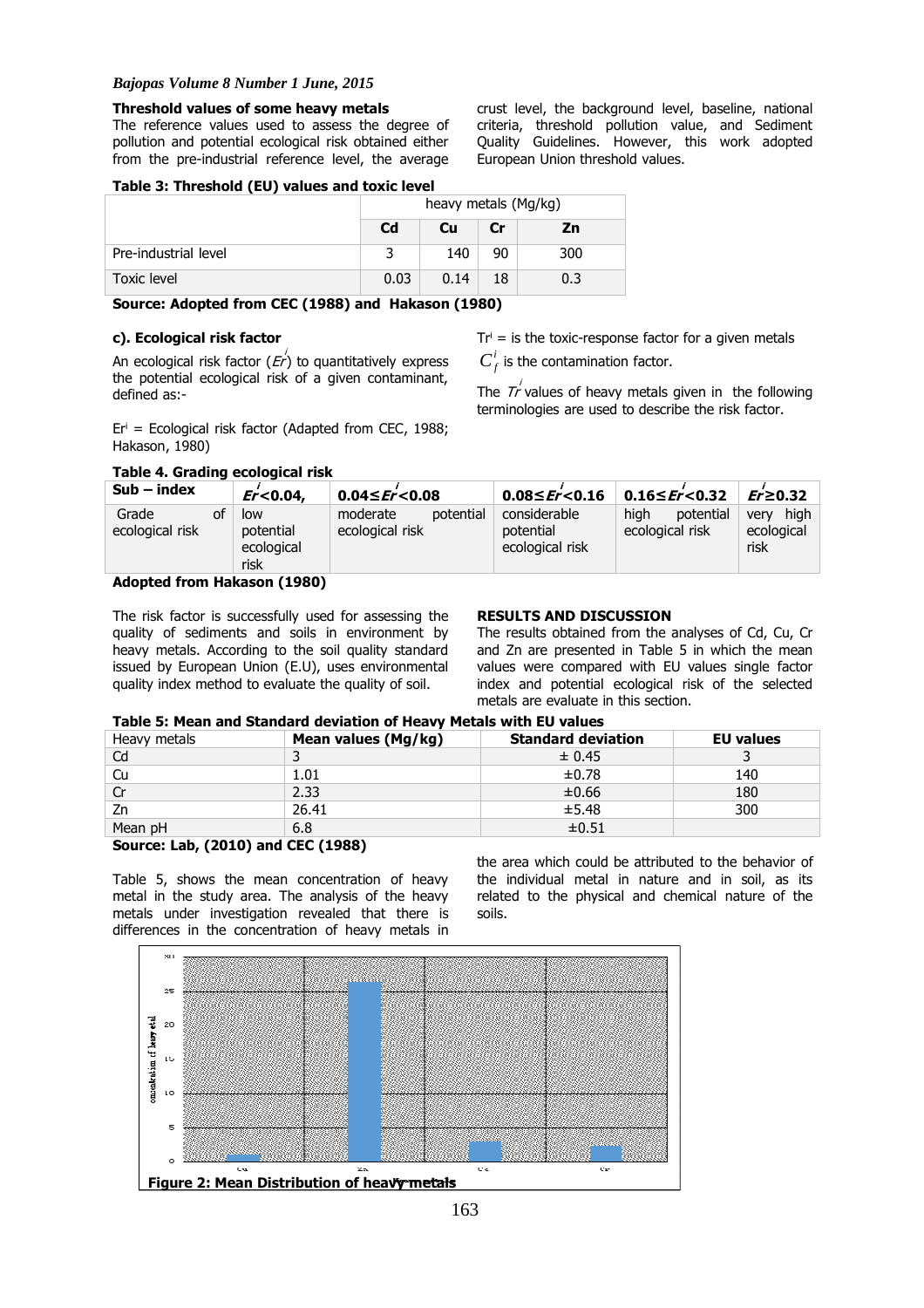The distribution of heavy metals in the study area (Figure 2) shows that zinc have high mean value (26.41mg/kg) while copper recorded low mean value (1.01mg//kg). This shows that some heavy metals are rare in nature and can be found in very low concentration but at high concentration they are strongly toxic and can pose an environmental threat (Tahar and Keltoum 2011). This is adduced by Brady and Weil (1999) that some heavy metals like cadmium is known to be rare in nature and required by plant and animal in minute quantity. The pH values of the study area (Table 5) indicated that the soil is acidic thereby absorption of heavy metals to plant/crops in the area depend on the soil pH values which is a key parameter controlling heavy metals transfer behavior in soil. The observed values in this study (6.8) may have implication on the availability and uptake of metals by plant grown in the area. This is contended by Francis and Tailor (2006) that the reaction of heavy metals in soil is definitely affected by pH in which Zn and Cu at pH value of 6.5 and above their availability and solubility to plant are low especially if they are present at their high valent or oxidized form. In strong acidic condition, however Cr

#### **Single-factor index analysis**

Based on the grading standard of single pollution index (Table 6), the analyses of heavy metals under investigation shows that the single pollution index value for chromium (0.025 mg/kg) is slightly polluted while, cadmium (1.0 mg/kg), copper (0.007mg/kg) and nickel(0. mg/kg) are all within the values of

is readily soluble with a low uptake by plant whereas it is readily available even at very low amount if retained by root.

#### **Figure 3: mean values and threshold values proposed by EU**

Comparison between mean values of heavy metals and European Union community regulatory values shows that (figure 2) all metal under investigation were found below EU regulatory values with exception of cadmium which have equal value with EU regulatory value. This shows that the level of heavy metals (Cu, Zn, Cd and Cr) does not reach the level that may cause any ecological risk.

#### **Evaluation of Degree of Pollution**

Single factor index analyses is used to find the level or extent of pollution by individual heavy metals under investigation, contamination factor also used in this study to evaluated the level of the contamination by heavy metals under investigation while potential ecological risk is also evaluated in the soil of the study area.

heavily polluted in quality grade standard (Table 6). This indicated that the soil have less concentration of chromium compared to other three heavy metals (Cd, Cu and Ni). However, Cd, Cu and Ni are pollutants with high contamination level among the heavy metals under investigation in irrigated soil of Salanta river valley

|  | Table 6: The pollution index of each heavy metal in Salanta river valley |
|--|--------------------------------------------------------------------------|
|--|--------------------------------------------------------------------------|

|               | Heavy metal (mg /kg) |                  |                  |                  |
|---------------|----------------------|------------------|------------------|------------------|
|               |                      | Cd               | Ċu               | Zn               |
|               | 2.3                  |                  | 1.01             | 26.4             |
| Sij           | 90                   |                  | 140              | 300              |
| Pij           | 0.025                |                  | 0.007            | 0.088            |
| Quality grade | Slightely pollution  | Heavily polluted | Heavily polluted | Heavily polluted |

Source : Laboratory 2010

#### **Contamination factor**

The contamination factor (C<sup>i</sup><sub>f</sub>) (table 7) shows that all the heavy metals Cd, Cr, Cu and Ni are graded within very high contamination factor in the sub  $-$  index (table 7). This indicates that all the heavy metals (Cd, Cr, Cu and Ni) contaminated the soil of the study area.

#### **Table 7 : The contamination factor of each Heavy Metal in Salanta River valley**

| <b>Factors</b>  | Heavy metal (mg /kg)    |                            |                            |                            |  |
|-----------------|-------------------------|----------------------------|----------------------------|----------------------------|--|
|                 | Cr                      | C <sub>d</sub>             | Cu                         | Zn                         |  |
| $C_{i0-1}$      | 2.5                     | 2.98                       | 1.05                       | 26.4                       |  |
| $C_{\text{in}}$ | 90                      |                            | 140                        | 300                        |  |
| $C_{if}$        | 0.027                   |                            | 0.007                      | 0.088                      |  |
| Quality grade   | Very high contamination | Very high<br>contamination | Very high<br>contamination | Very high<br>contamination |  |

Source: Laboratory (2010)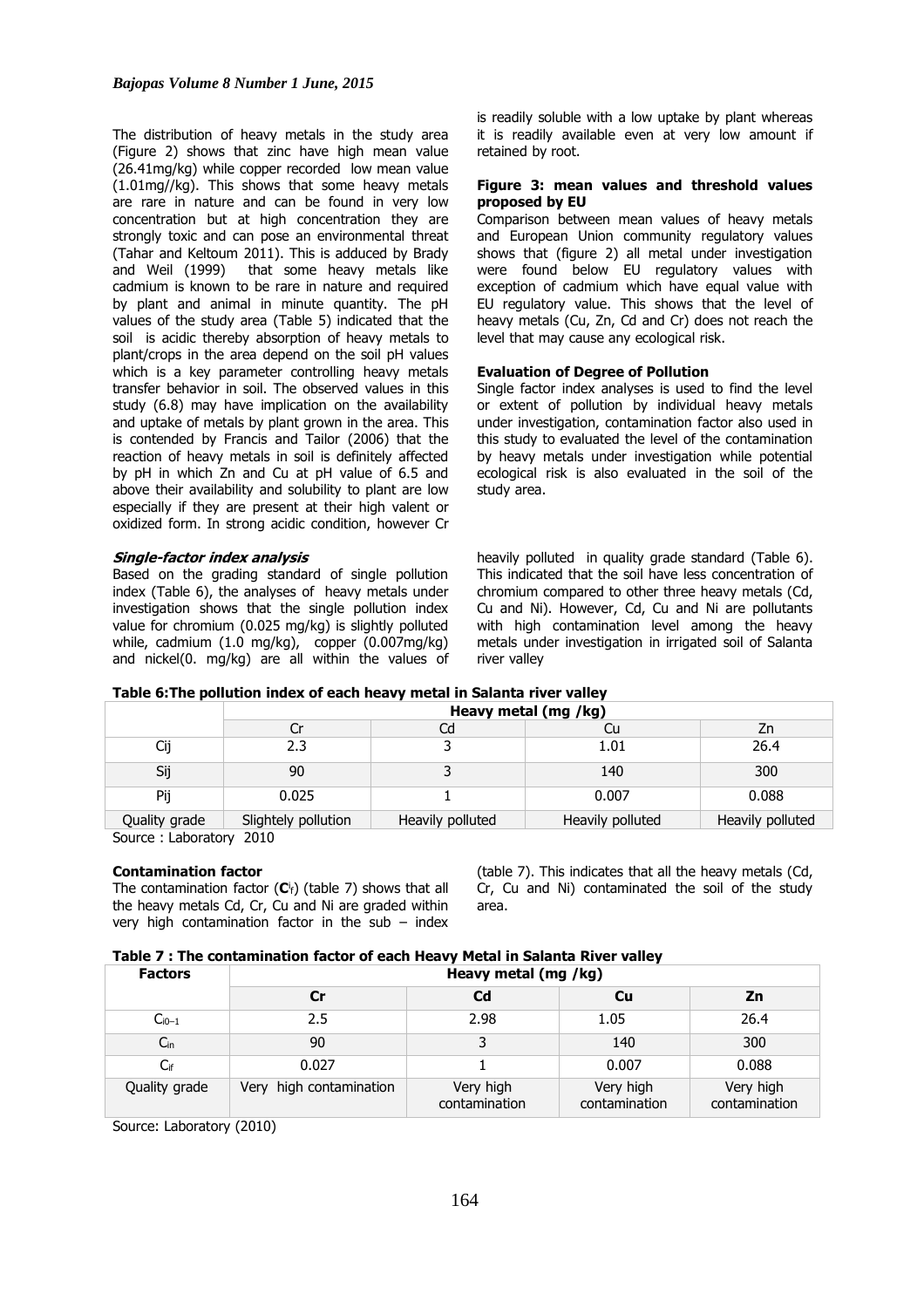#### **Potential ecological risk**

The potential ecological risk values of chromium (0.005mg/kg) and copper (0.003mg/kg) fall within low potential ecological risk, and Zinc (0.04mg/kg) is considered within moderately potential ecological risk while cadmium (0.088mg/kg) is within considerable potential ecological ris. This indicated that Salanta irrigated site have low potential ecological risk with

regard to chromium and copper thereby there is low potential risk pose by Cr and Cu because the low concentration in the soil of the area. However, cadmium is considered to have potential in ecological risk in the study area while zinc is moderate. Conclusively, zinc and cadmium are may pose some ecological risk in the area.

| Table 8 : The potential ecological risk of each heavy metal in Salanta river valley (mg /kg) |  |
|----------------------------------------------------------------------------------------------|--|
| Heavy metal                                                                                  |  |

|                  | Cr                               | Cd                                        | Cu                               | Zn                                    |
|------------------|----------------------------------|-------------------------------------------|----------------------------------|---------------------------------------|
| Tri              | 0.18                             | 0.03                                      | 0.14                             | 0.3                                   |
| <b>Cif</b>       | 0.03                             | 2.96                                      | 0.02                             | 0.15                                  |
| Eri              | 0.005                            | 0.088                                     | 0.003                            | 0.04                                  |
| Quality<br>grade | Low potential<br>ecological risk | considerable potential<br>ecological risk | Low potential<br>ecological risk | moderate potential<br>ecological risk |

## **Source: Laboratory (2010)**

## **CONCLUSION AND RECOMMENDATION**

Considering the quality grading standard from single pollution index, contamination factor and potential ecological risk of the heavy metals found out that chromium, copper and nickel are all clean, does not reach the level that contaminate the soil and low potential ecological risk respectively, while cadmium was found is slightly polluted, moderately contaminated and have moderately potential ecological risk to the soil of the area.

#### **RECOMMENDATIONS**

Based on the results obtained from the assessment, the following were recommended in the areas.

1. Liming the soil to raise the pH because the heavy metals cations are the most soluble and available under acid condition, as pH is increased, the ionic forms of heavy metals cation are changed to the hydroxides or oxide.

#### **REFERENCES**

- Abdulsalam, N. (2009); Assessment of Heavy Metals Pollution in Dump sites of Ilorin Metropolis. Ethiopian Journal of Environmental Studied and Management Vol.2 No. 2.
- Abechi. E. S., Okunola, O. J., Zubairu, S. M.,1, A. A. Usman, A. A., and Apene, E. (2010): Evaluation of Heavy Metals in Road side Soil of Major Streets in Jos Metropolis, Nigeria. Journal of Environmental Chemistry and Ecotoxicology Vol. 2(6), pp. 98-102,
- Abidemi, O. O., (2013): Accumulation and Contamination of Heavy Metals in Soil And Vegetation From Industrial Area of Ikirun, Osun State, Nigeria. Global Journal of Pure and Applied Chemistry Research, Vol.1, No.1 pp.25-34, June 2013 Published by E. C. R. T. and D, UK.
- 2. Biological method to remediate contaminated soils are getting prominent, certain plant should be planted over the contaminated areas especially Salix spp in particular this plant have the ability to absorb cadmium thereby reducing their concentration from the irrigated soils
- 3. Addition and or increase of organic matter to the soils which help to improve the water holding capacity of the soil, increase pH level and clay content, thereby reducing the need for frequent irrigation and reduce the solubility and availability of the heavy metals to the crops grown in the area.
- 4. Farmers should avoid direct use of the contaminated water for watering directly or using sludge as manure.
- 5. Tube wells and hand dug wells should be used as source of irrigation water to avoid used of contaminated water.
- Anderson, J. (1974); Wet Digestion Versus Dry for the Analysis of Fish Tissue for Trace Metals; Afon Absorption newsletter.
- Bada, S. B., Amusan, A .A and Salami, A.T (2002): Level of Some Metals in Soils And Vegetation Along Roadsides in Osun State: Nigeria; Journal of Agriculture and Environment 2(2)
- Brady, N. C. and Weil Ray R. (1999): Nature and Properties of Soils;10<sup>TH</sup> Edition New York state collage of agriculture and life science cornell university, macmillan publisher co. 866 3rd Avenue, New York 10022.
- CEC (1986): Commission of the European Communities Council Directive on the Protection Of the Environment and in Particular of the Soil, when Sewage Sludge is Used in Agriculture. Official Journal of Environmental Comm. L181 6